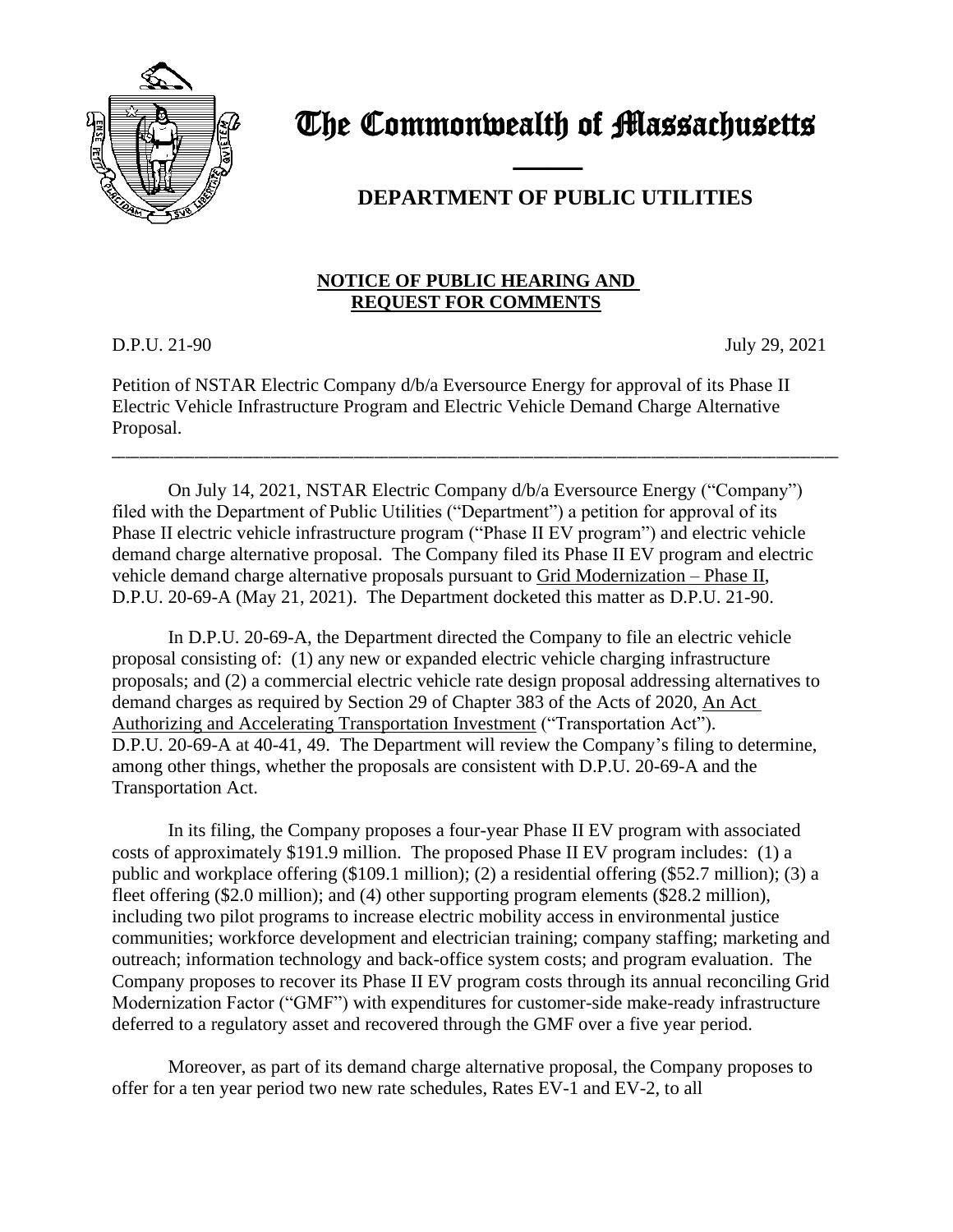## D.P.U. 21-90 Page 2

separately-metered electric vehicle charging customers. The Company submitted exemplar tariffs for the proposed Rates EV-1 and EV-2.

Further, the Company proposes certain revisions to its approved GMF cost recovery tariff (M.D.P.U. No. 73B (proposed)) for effect January 1, 2022. The Company also proposes seven statewide performance metrics, five Company-specific performance metrics, and a performance incentive mechanism comprised of two independent metrics, a Level 2 electric vehicle supply equipment cost containment metric and a direct current fast charging cost containment metric.

**Due to certain ongoing safety measures and precautions relating to in-person events as a result of the COVID-19 pandemic, the Department will conduct a virtual public hearing to receive comments on the Company's filing.** The Department will conduct the hearing using Zoom videoconferencing on **Tuesday, September 14, 2021**, beginning at 2:00 p.m. Attendees can join by entering the link, [https://zoom.us/j/97346979923,](https://zoom.us/j/97346979923) from a computer, smartphone, or tablet. No prior software download is required. For audio-only access to the hearings, attendees can dial in at **(312) 626-6799 (not toll free)** and then enter the **Meeting ID# 973 4697 9923**. If you anticipate providing comments via Zoom during the public hearing, please send an email by **Thursday, September 9, 2021,** to [Scott.Seigal@mass.gov](mailto:Scott.Seigal@mass.gov) with your name, email address, and mailing address. If you anticipate commenting by telephone, please leave a voicemail message by **Thursday, September 9, 2021,** at (617) 305-3771 with your name, telephone number, and mailing address.

Any person interested in commenting on the Company's filing may also submit written comments to the Department no later than the close of business (5:00 p.m.) on **Tuesday, September 14, 2021**. At this time, all filings will be submitted only in electronic format consistent with the Commission's June 15, 2021 directive related to modified filing requirements. Ordinarily, all parties would follow Sections B.1 and B.4 of the Department's Standard Ground Rules (D.P.U. 15-184-A, App. 1 (March 4, 2020)); however, until further notice, parties must retain the original paper version and the Department will later determine when the paper version must be filed with the Department Secretary.

Any person who desires to participate otherwise in the evidentiary phase of this proceeding shall file a petition for leave to intervene no later than 5:00 p.m. on **Thursday, August 12, 2021**. A petition for leave to intervene must satisfy the timing and substantive requirements of 220 CMR 1.03. Receipt by the Department, not mailing, constitutes filing and determines whether a petition has been timely filed. A petition filed late may be disallowed as untimely, unless good cause is shown for waiver under 220 CMR 1.01(4). To be allowed, a petition under 220 CMR 1.03(1) must satisfy the standing requirements of G.L. c. 30A, § 10. All responses to petitions to intervene must be filed no later than five (5) business days after the petition to intervene was filed.

All documents must be submitted to the Department in **.pdf format** by e-mail attachment to [dpu.efiling@mass.gov](mailto:dpu.efiling@mass.gov) and [Scott.Seigal@mass.gov.](mailto:Scott.Seigal@mass.gov) The text of the e-mail must specify: (1) the docket number of the proceeding (D.P.U. 21-90); (2) the name of the person or company